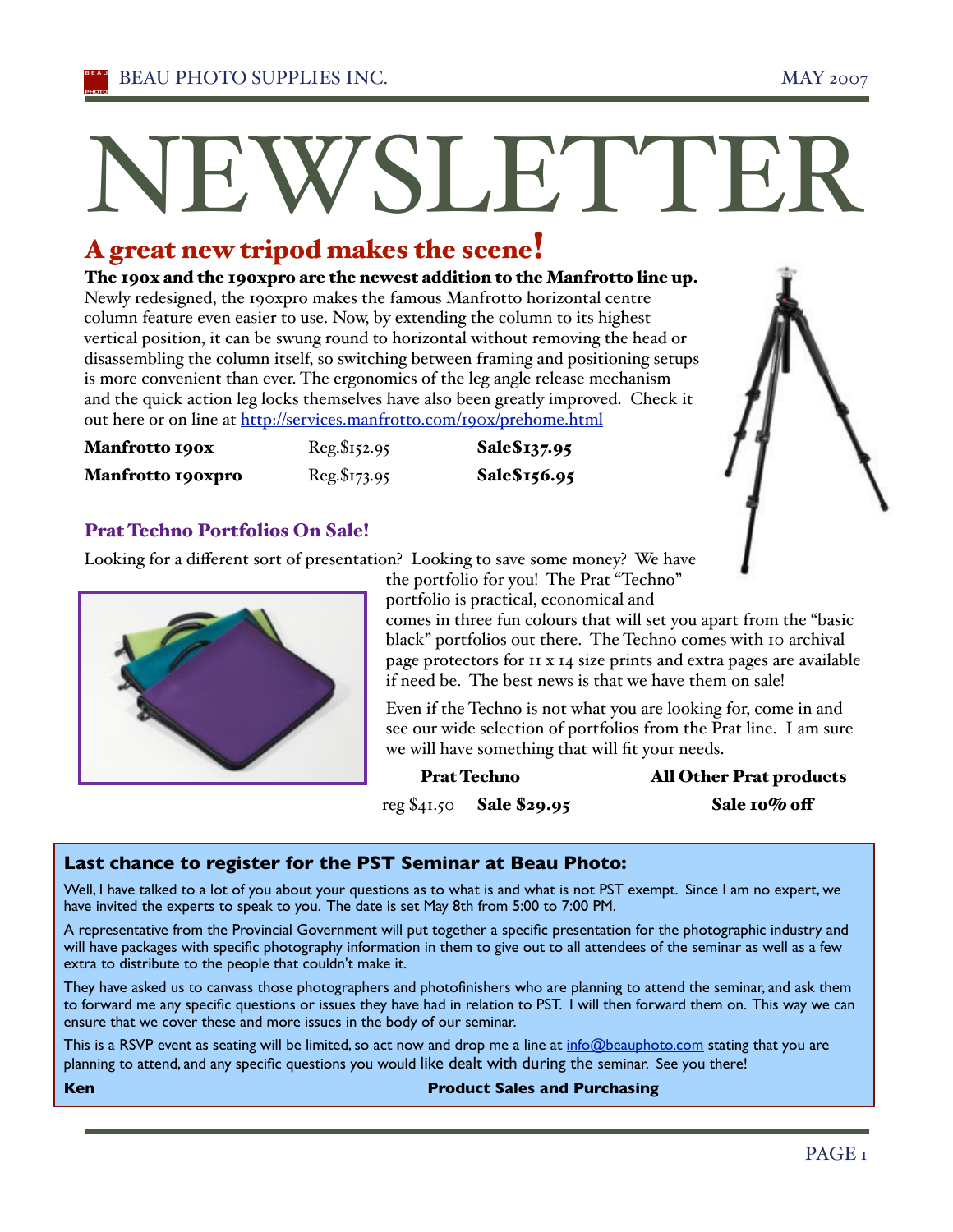# Renaissance Spring 2007

# The Mercer Book is Here!

Our sample of the Mercer Book is here! We currently have a beautiful 13x10 horizontal sample for your viewing pleasure. The Mercer Book has a thick, card-stock cover with a photograph mounted and laminated right onto the front and rear cover. The spine of the Mercer Book can be bound using one of the luxurious Brocade or Shantung Silks.

The pricing for the Mercer Book rests somewhere between the Fine Art and the SoHo Album. As an example, our 13x10, 16 page album would sell for \$444.00 (this price includes printing, lamination, mounting and binding).

This new sample is available for your perusal during all regular store hours.





# Spring Case Lot Sale

From now until June 22, 2007, Beau Photo will be offering case lot pricing on our Renaissance Albums. Purchase any combination of six Library Bound, Milano, Self Mount or Slip-In Albums, or any combination of 10 of our colourful Mini Albums, and receive a 10% discount.

# Product Support

It is now easier than ever to obtain product support for Renaissance and Renaissance the Book products. Effective immediately, we now have a toll free number available for our out-of-town Renaissance customers. If you have questions about our Renaissance album line, or require support for the SoHo Styler Design Software, please give us a call at

1-800-994-2328.

Additionally we have just implemented a Beau Photo FTP site. Now you can FTP your digital album files directly to us here at Beau Photo Supplies, and we will take care of the rest for you!

For more information about any of the above offers, please do not hesitate to email me at anytime. deborah@beauphoto.com

Deborah Renaissance Album Sales

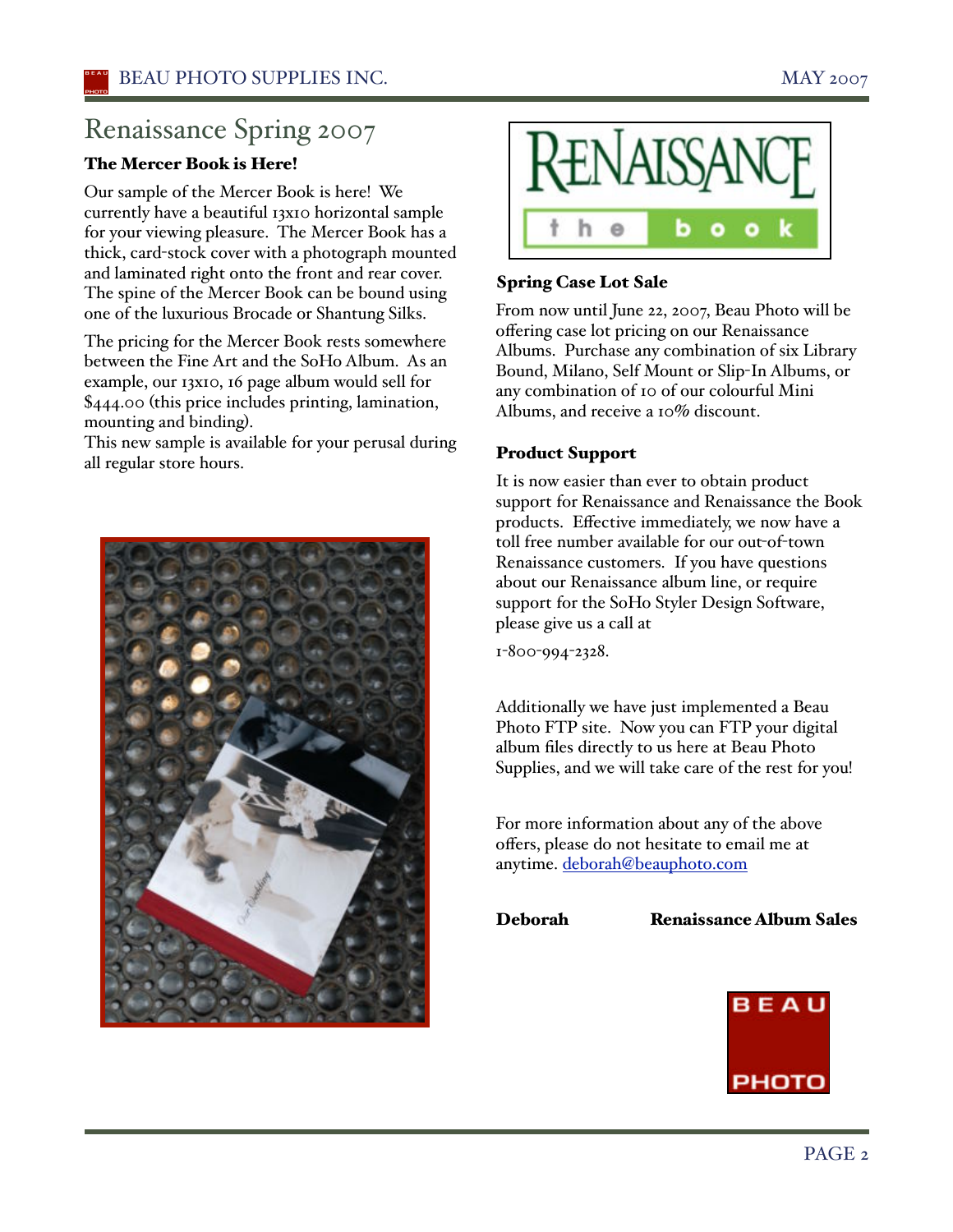# FILM AND PAPER NEWS

# Hello,

My name is Krista-Belle. I am Beau Photo's new film and paper consultant. I have been working at Beau



Photo Supplies Inc. for six months, and I may have talked to you on the phone, shipped items to your company or assisted you in the store.

I have a few years of photography experience. I am a recent Emily Carr Institute graduate where my major was photography. I have also attended Thompson Rivers University in Kamloops and The Western Academy of Photography in Victoria.

I plan to expand or film and paper lines this summer, and there are some discontinued films that will be brought back onto the market. I will post more information about the new and discontinued items in the next news letter. If you have any questions about film or paper, please don't hesitate to e-mail at film@beauphoto.com or call me here at Beau Photo.

# Krista-Belle Film and Paper Consultant

# RENTAL NEWS!

Now that iťs spring we thought we'd do a little spring cleaning in the rental department. However, rather than getting rid of things, we've added more! In Canon, we now have a 15mm fisheye lens for those of you who want a little something different. For Nikon digital shooters, there is the AF-S DX 17-55 mm f2.8G lens. If you are more interested in lighting, the new Dynalite M1000wi and M2000wi wireless packs might be of interest to you. They have built in Pocket Wizard receivers, and a six f-stop range to give you control over your lighting. Light modifiers for Dynalite include a beauty dish, softboxes, grids, barndoors, and umbrellas, so you have many options while creating the perfect lighting for your shoot. Give us a call if you are interested in any of these new items, or stop by and have a look, we'd be happy to show them off!

# Kathy Rentals

# NEWS FROM THE BACK

Canon is having a mail in rebate on the 5D, 30D, several lenses, and accessories. Go to www.canon.ca for details . We still have the Canon 16-35 f2.8 L USM on sale for \$1329.00. We only have 1 Canon 1D Mark IIn left going for \$4199.

We also have some used Speedotron lighting kits in:

1) 2400 w/s power pack with a 102 flash head. There are reflectors,a light stand and a metal case as well. The price will be \$1900.00.

2) 4800 w/s power pack with a 106 flash head. Reflectors, a metal case, and a Chimera 3x4 softbox are also included. The kit is selling for \$2300.00

These units are real work horses and are great for high volume shooters.

Ron Pro Sales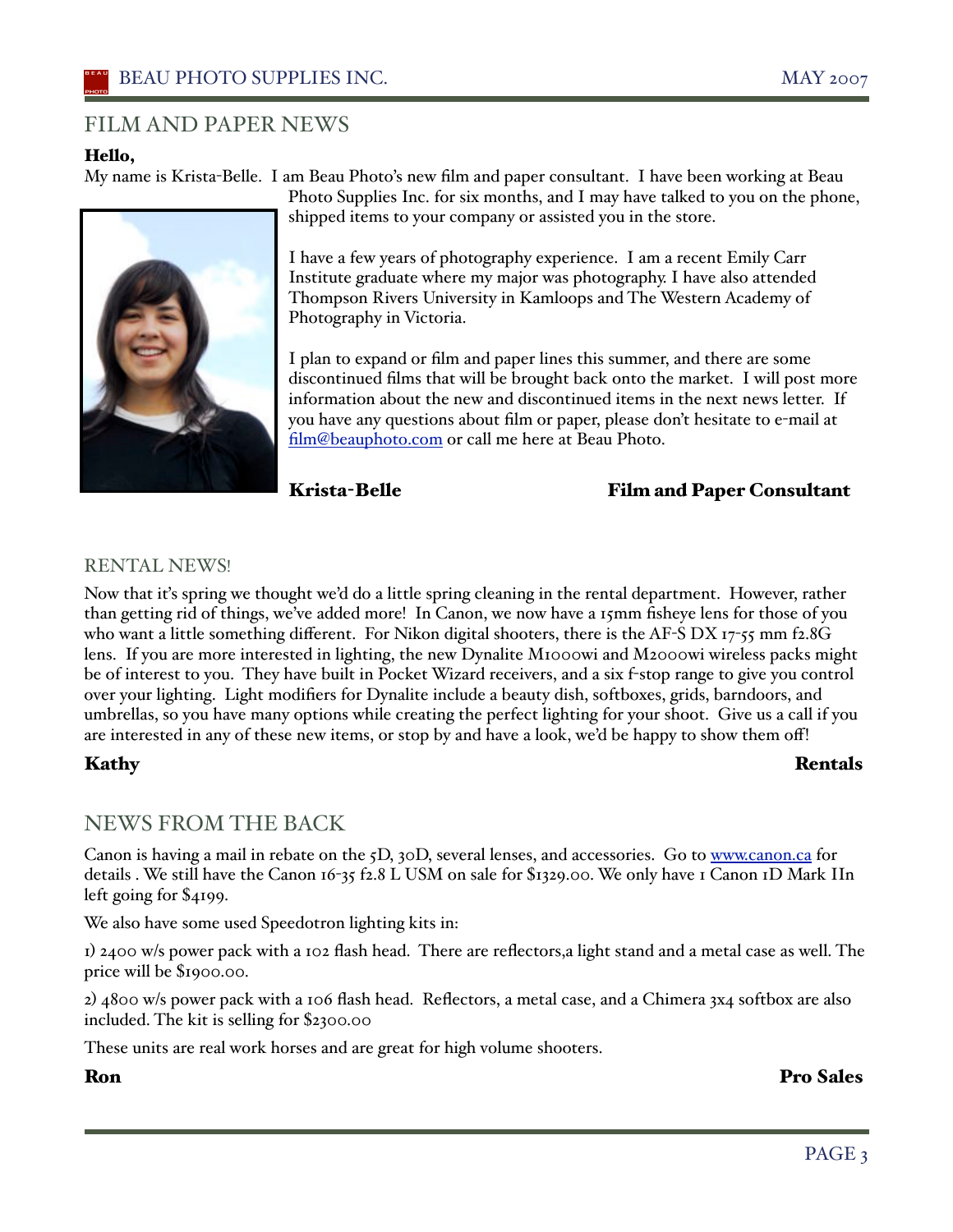# DIGITAL NEWS

First off, for anyone contemplating the purchase of the new Canon EOS-1D Mark III, Rob Galbraith's website has recently published a very detailed hands-on preview. While the camera he looked at was preproduction, and still had some glitches including autofocus problems, he nevertheless stated that apart from sheer resolution, he felt the 1D Mark III was the finest digital SLR ever conceived. Worth a read at www.robgalbraith.com. We are taking preorder deposits of \$500 now for customers wanting to get in early on this camera which will sell for \$5649 (CPS members get a discount off this) – expected to ship in early June.

We now have Macintosh and Windows versions of Photoshop CS3 upgrades in stock at \$269. This looks to be a very significant upgrade, especially for those running on the new generation of Intel-powered Macintoshes. On my MacBook Pro, CS3 runs extremely well and even Adobe Bridge, traditionally a rather, ahem… sluggish program, is now impressively snappy as well. Adobe Camera Raw now has some welcome enhancements, bringing it on par with those available in Adobe Lightroom, including a cloning tool, a redeye reduction tool (what would we do without \*that\*!), new highlight recovery and shadow fill-light sliders (now \*those\* are genuinely useful) as well as more flexible curves, easier to see EXIF metadata viewing, versatile black&white conversion options and even the ability to open JPEG images in camera raw and apply all the same tools! Of course you are still restricted by the inherent dynamic range limitations of a JPEG and are stuck with the camera manufacturer's in-camera raw conversion quality. However, some useful options are the lens-correction options for vignetting and chromatic aberration, the colour-temperature control for adjusting white-balance and even the highlight recovery and fill light tools can have some useful effect on JPEGs.

Other enhancements include a new Photo-Stitch tool that seems much more effective than the previous one for stitching multiple shots into a single large seamless image and a new automatic layer-compositing tool which will take multiple layers and attempt to rotate scale, stretch and distort them to match each other perfectly. This can be a huge boon to someone doing focus bracketing to enhance DOF or hand-held exposure bracketing to create an HDR image. The user interface has also seen a significant makeover with the ability to set tool palettes to automatically "retract" to the side of the screen when not in use. There are many more features I am just beginning to explore as well so keep your eye on the next newsletter, and our website, for more updates down the road.

We still have a few copies of Adobe Lightroom available at the introductory price of \$249 – when they are gone, new ones will be \$369. Get your copy before iťs too late!

We now have a new large-format printer in our demo stables: the Canon Image ProGraph iPF5000, available through May 31st with a \$200 instant rebate. This direct competitor to the Epson Pro 4800 is quite an imposing beast but its image-quality and versatility are top-notch. Is its image quality as good as a Pro 4800? Absolutely! However, there is one area where I still feel that the 4800 beats it, and that is midtone dither-pattern visibility on ultra-smooth matte papers. If you look at a Canon print on that type of paper very closely, or under a loupe, you might be able to detect slightly more "graininess" than in the same area on an Epson 4800 print. However on slightly textured fine-art papers or luster, pearl and semigloss media, the differences are darn-near invisible and if you are looking at a print from more than a few inches away, you likely won't be able to detect this slight difference at all.

That said, both printers are essentially equal (with occasional minor differences) when it comes to highlight tonality and smoothness, overall colour accuracy, resistance to metamerism and differential-gloss as well as exceptional long-term print stability. One significant area where the Canon beats-the-pants off the Epson,